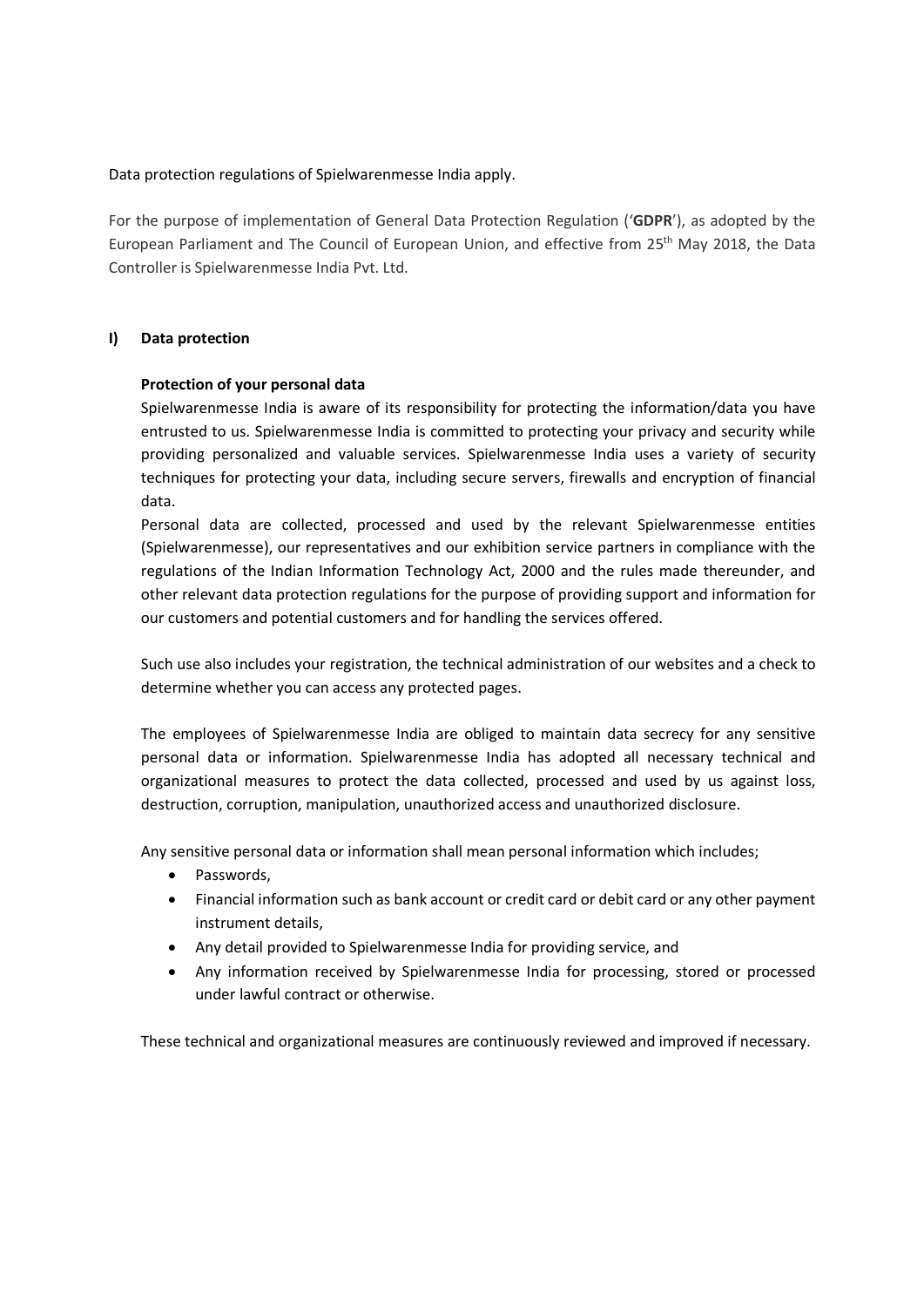#### What we save about you

Each page impression on the Internet sites provides Spielwarenmesse India with usage data, which is saved on its servers and may permit identification of the user. This includes:

- the date and time of your visit to our websites,
- the IP number assigned to you by your Internet provider,
- the selected website,
- the user tool (generally web browser, operating system) you used for access,
- the search term used,
- whether or not the access was successful,
- information called up, incl. downloads, and
- the server you use.

These data are evaluated by Spielwarenmesse to determine user behavior and create statistics. All such measures are subject to high security standards. No data are used for personal purposes. The right is reserved to use anonymous data records for statistical evaluation. Other data are only stored if you provide such data voluntarily, for example, as part of registration, competitions, surveys, etc.

If you send us e-mails, we collect, process and use your personal data for handling our services and the relevant correspondence. The same applies if you send us contact forms, letters or faxes. We collect this personal data in order to provide these eligible individuals with timely information via email regarding events, resources and issues. It is our general policy not to make any such personal data available to anyone other than employees, staff, and agents of Spielwarenmesse who in turn are also expected to keep such information confidential. You can naturally object to the use of your data for advertising purposes at any time. Your attention will be drawn to your right of objection regularly in all information and advertising correspondence.

## Transfer of your personal information to third parties

Information about our customers is an important part of our business and we are not in the business of selling it to others.

Spielwarenmesse will transfer your personal data to third parties, provided this is necessary for processing your orders, arranging your fair visit or presentation, and for billing services. If data are disclosed to service providers in the course of processing orders, these service providers shall also be obliged to comply with the Indian Information Technology Act, 2000 and the rules made thereunder, other legal regulations and the contractual guidelines as may be applicable.

However, we would like to get to know you better and introduce you to interesting exhibitors, visitors or our partners to enable us to provide even better support for your next fair presentation or visit. You decide voluntarily which, if any, of the other services you would like to use and which data you allow us to transfer.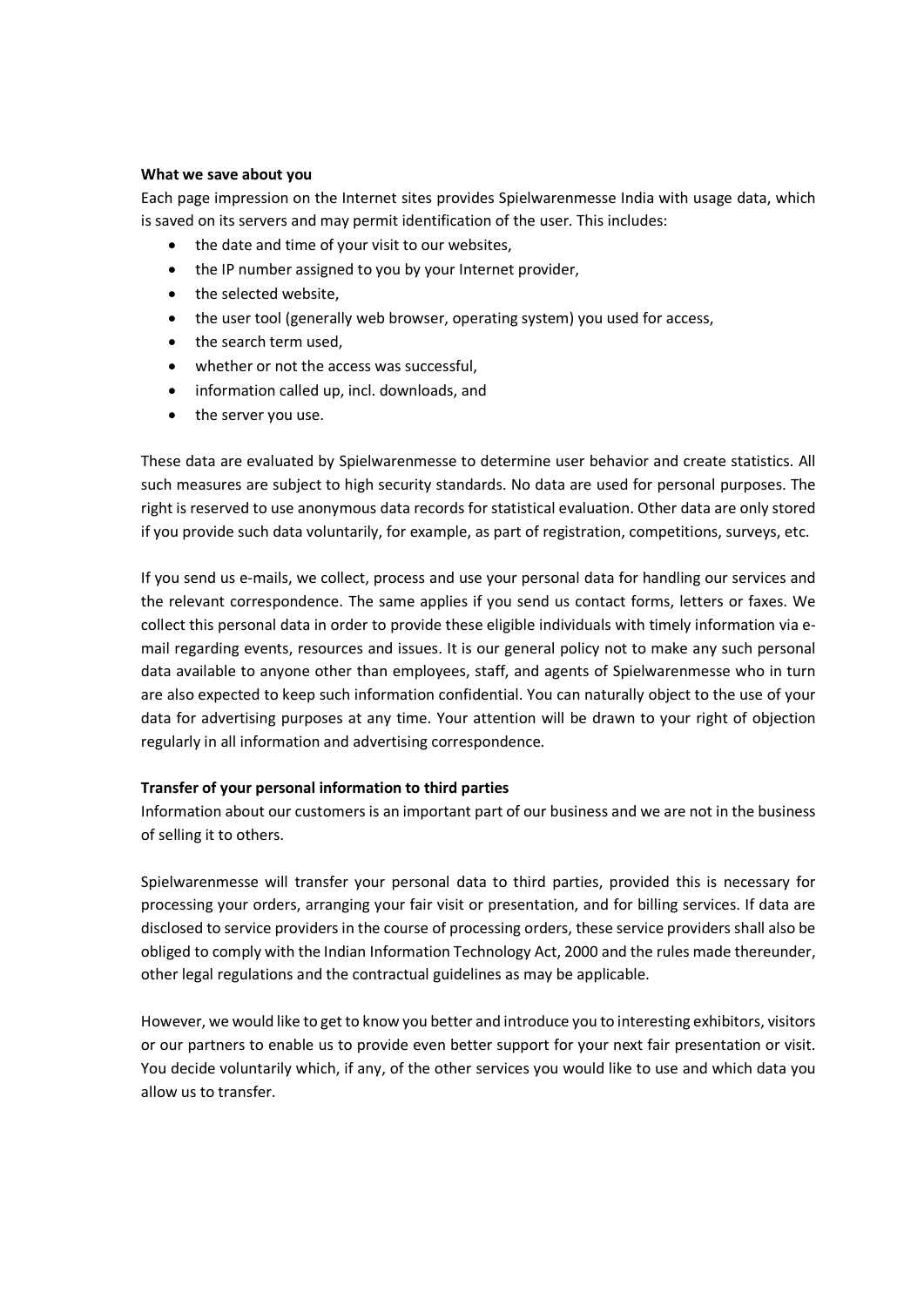Other information, such as details provided voluntarily about main interests, will not be disclosed to third parties by Spielwarenmesse.

The following applies to visitors at events of Spielwarenmesse:

Spielwarenmesse will only disclose visitors' data to exhibitors, associations or third parties under the following conditions:

- the visitor has not objected to the transfer of his data to exhibitors, associations or third party companies and grants any necessary consent;
- in the case of possible transfer of data to exhibitors, associations or third-party companies based abroad, we also verify that the local conditions in the country of the data recipient are comparable with the Indian Information Technology laws. Otherwise, the recipient of the data is contractually obliged to Spielwarenmesse to comply with suitable data protection standards.

Insofar as Spielwarenmesse is obliged to do so by law or court order, it will transfer your data to authorized bodies to the required extent. Spielwarenmesse will not disclose your data to third parties for other purposes without your express consent.

Our representatives and service partners in India and abroad are contractually obliged to fully implement the relevant regulations and directives concerning data protection and data security. Compliance with this obligation will be checked regularly by Spielwarenmesse India.

## Why should you transfer your personal data to Spielwarenmesse?

If you provide additional voluntary data such as special interests, this enables us to offer you a variety of advantages. You decide yourself what data we receive about your company or yourself.

The provision of additional data makes it easier and more convenient for you to

- plan your visit to the fair, because we can send you selected information before the event,
- smoothly organize your fair presentation and profit from a variety of services offered by Spielwarenmesse,
- register for visiting the fair so that you receive all the advantages you are entitled to by purchasing your reduced ticket in advance by electronic means,
- receive offers tailored specifically to your interests from us or our partners,
- and save time.

The disclosure of your data also enables us to conduct market research so that we can offer you a good quality of service and better services. You can transfer your information to us in various ways:

- by filling in the registration mask in the Online Service Center as a visitor, exhibitor or journalist,
- by faxing printed registration forms,
- by entering prize games,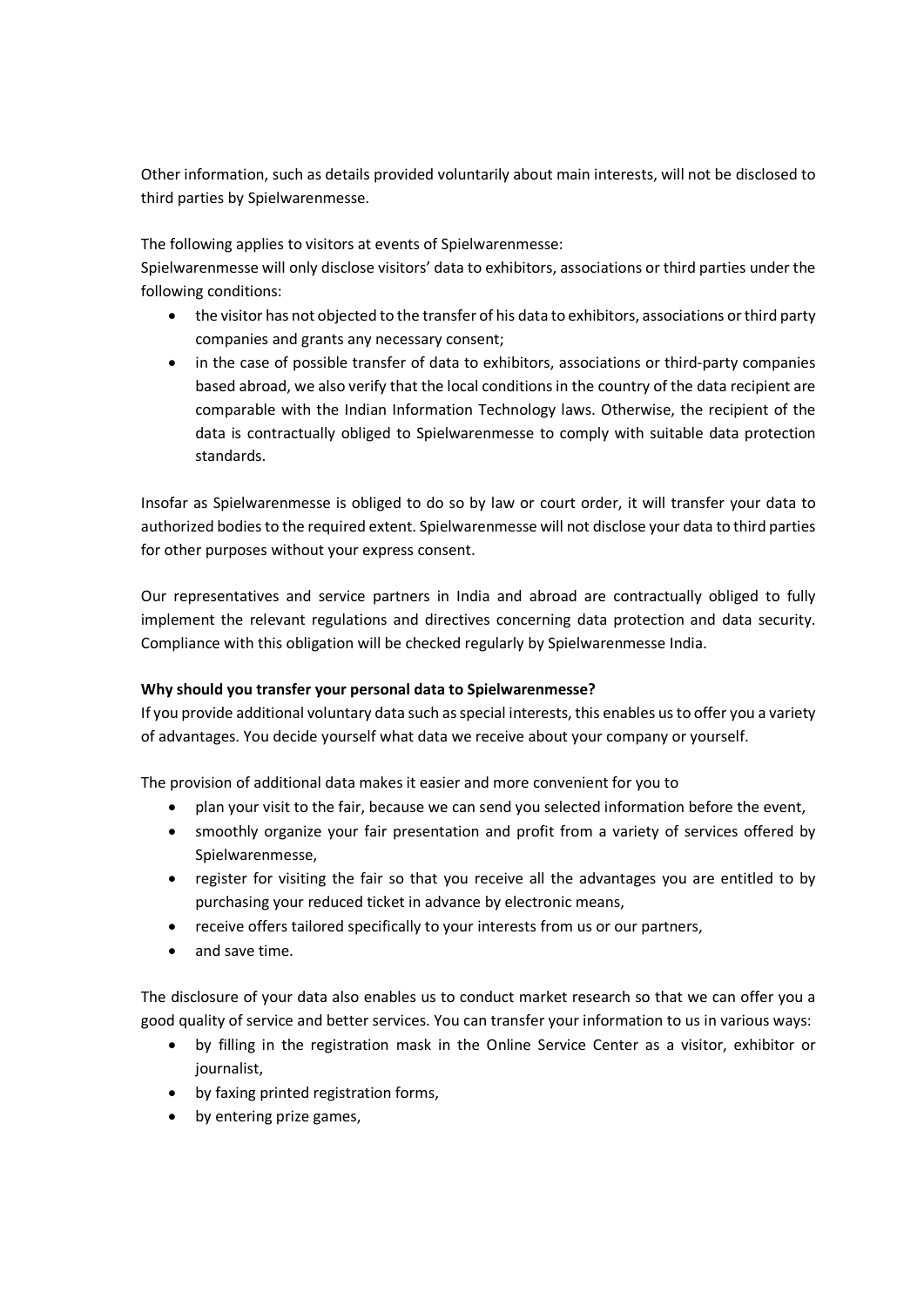- by registering at the counter at the fair,
- by taking part in surveys.

Encryption methods are used for secure transmission of the data you provide. This means that communication between your browser and our ordering system cannot be read by other Internet users.

## Your registration

As a visitor, exhibitor or journalist, you can register for the registration services provided by Spielwarenmesse India.

Shortly after successful registration/accreditation, you receive login data for the respective online function of the Spielwarenmesse India website.

If an Internet service provides the possibility of entering personal or business data (e-mail addresses, names, addresses), the user expressly discloses such data on a voluntary basis. The use of services requiring registration is also governed by special conditions, which are described in detail below.

### Special information on using the Online Service Center

If you use our online registration and ordering system, you agree to the storage and use of your information by Spielwarenmesse and its service partners for the following purposes:

sending service offers, handling orders, personalization of entrance tickets, and delivery of information from Spielwarenmesse.

If you order personalized entrance tickets, also for third parties, we assume that you are authorized to disclose the required information for checking the eligibility of trade visitors and for the abovementioned purposes.

If you use our online registration and ordering system, we receive the necessary data from you for handling the order and providing the services booked.

Compulsory data fields for collecting essential data are always marked with an asterisk.

## Special conditions for using the Organizer

The data you save in the Organizer are kept there for you until we publish the data records online for the next event (usually 3 months before the next event). This also applies to the dates and notes you have made in the individual data records.

All data records generated from our database research and saved in your personal Organizer are updated automatically from our database, e.g. in the event of changes in the dates of events noted or exhibitor locations.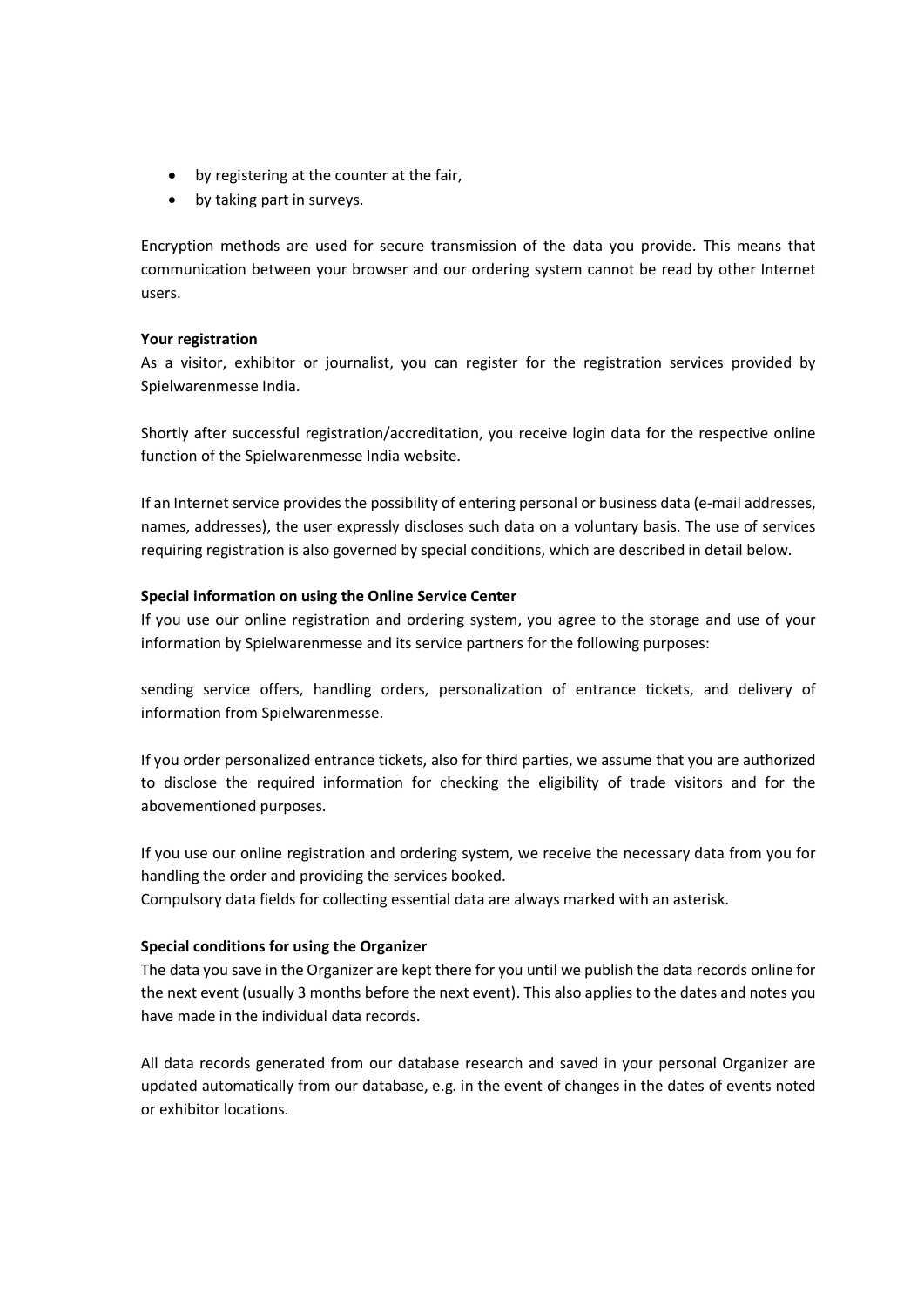Although we create, maintain and update all contents of our databases carefully, we accept no responsibility for the correctness, completeness and topicality of the contents offered or for the retention of data records saved in the Organizer, and therefore exclude any liability whatsoever for such contents.

Despite the use of the latest technologies and extremely careful programming, we do not guarantee that the contents of our database research or the contents saved by you in the Organizer are available online in a complete and error-free condition at all times.

### The use of cookies

Cookies are used to collect text information during an online session and store it in ASCII format in a special file (cookie.txt) on the user's hard disk. It is a tiny piece of data stored by a user's browser that helps a website or service recognize that user's unique computer.

The user's web browser determines where the cookie is stored on the user's hard disk.

Cookies provide information that is sent back to the server on the next online visit. Cookies can only be read by the server that previously saved them.

Spielwarenmesse and its appointed service providers use cookies only for essential user functions, for simplifying navigation of the websites and for statistical marketing surveys.

The information is not disclosed to any other third party, as cookies are only used for the purposes stated above. Most browsers are set to accept cookies automatically, but this function can be deactivated in the browser at any time. You can set your browser to tell you as soon as cookies are sent.

If you visit our website for browsing, reading or downloading information, we collect and save "visitor information" about you, e.g. a unique ID, the name of the domain and host from which you enter the Internet, the Internet Protocol (IP) address of your computer, the date and time of your access to the website and the Internet address of the website from which you switched direct to our website. We use this information to record the visit on our websites and to recognize visitors again. This helps us to make our websites more useful. We delete this information after a certain period of time.

It may occur that Spielwarenmesse occasionally receives your personal data from third parties. This includes the transfer of your data by associations, exhibitors, international representatives, chambers of industry and craft trades, or notification of personal data by commercial address brokers. If you do not wish us to use personal data you have not sent us direct, please let us know by contacting the address stated in the Legal Notices.

If you are a registered user, this may include your name and email address for verification purposes. You can remove or block cookies by changing the settings of your browser but you should note that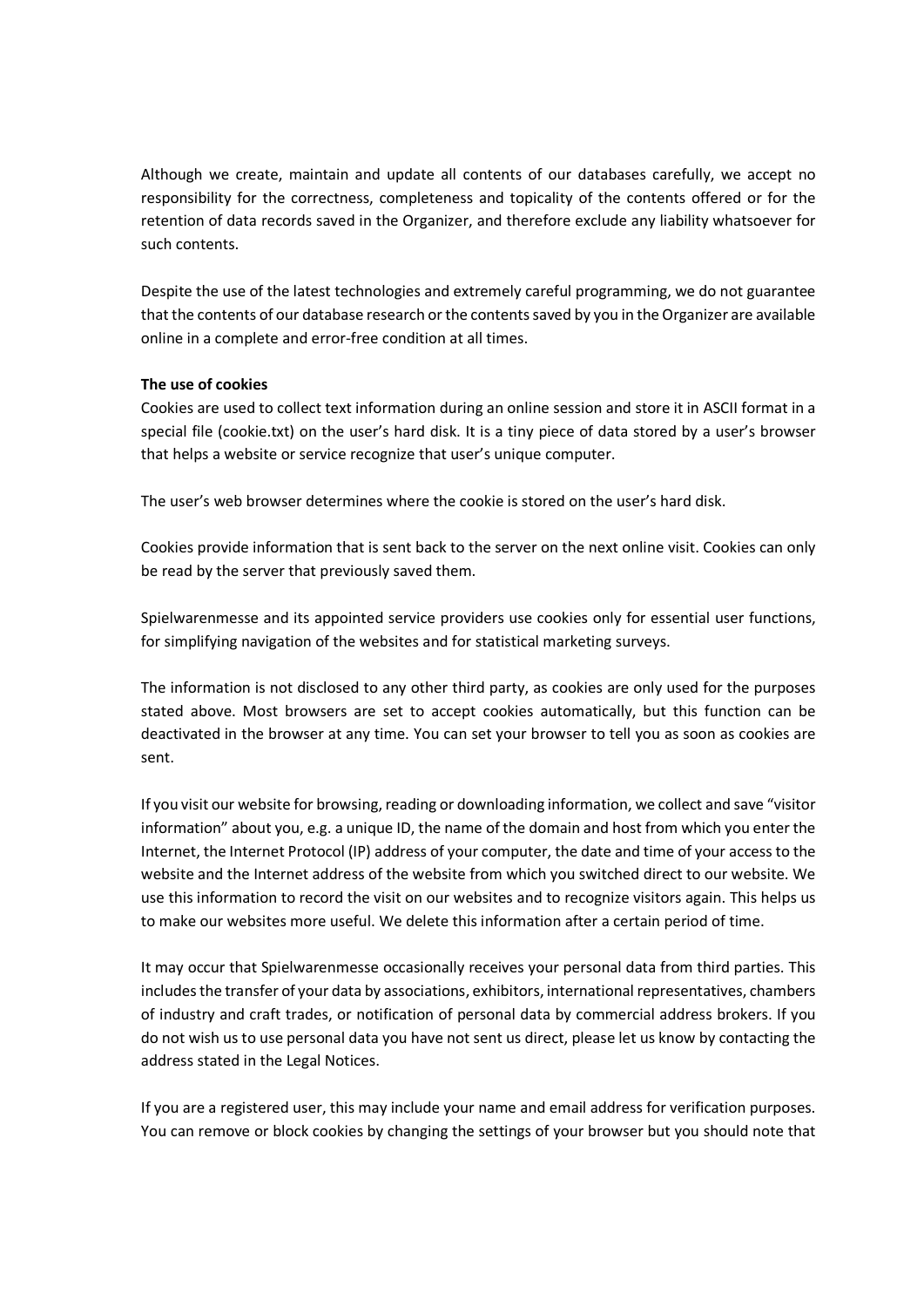if you do so, this may materially affect the functionality of the site and the information you can access through it.

### Information on etracker:

This website uses etracker technology (http://www.etracker.com/en/data-protection.html) to collect visitor behavior data. The data is collected anonymously to be used for marketing and optimization purposes. All visitor data is saved using an anonymous user ID and can be used to aggregate a usage profile. Cookies may be used for this purpose. The data collected via etracker technology will not be used to determine the personal identity of the website visitor or compiled with personal data pertaining to the user of the pseudonym unless agreed to separately by the person concerned. The collection and storage of data may be revoked at any time with respect to subsequent services.

### Other active contents such as JavaScript, ActiveX

For security reasons, you can deactivate JavaScript, ActiveX or other control elements and script languages containing executing elements at any time in your browser. Our websites can still be navigated without JavaScript.

### Use of Facebook social plugins

Our Internet presence uses social plugins (plugins) of the facebook.com social network, which is operated by Facebook Inc., 1601 S. California Ave, Palo Alto, CA 94304, USA (Facebook). The plugins are marked with a Facebook logo or as "Facebook Social Plugin".

If you call up a website of our Internet presence that contains such a plugin, your browser sets up a direct connection to the Facebook servers. The content of the plugin is sent by Facebook direct to your browser, which integrates it into the website.

This integration of the plugin tells Facebook that you have called up the corresponding page of our Internet presence. If you are logged into Facebook at this time, Facebook can assign the visit to your Facebook account. If you interact with the plugins, e.g. by pressing the "Like" button or entering a comment, your browser sends the relevant information direct to Facebook, where it is stored.

Information concerning the purpose and extent of data collection, the further processing and use of the data by Facebook and your related rights and settings for protecting your privacy can be obtained from Facebook's data protection notes.

If you do not wish Facebook to collect data about you via our Internet presence, you must log out from Facebook before visiting our website.

Use of Facebook Remarketing Use of Custom Audiences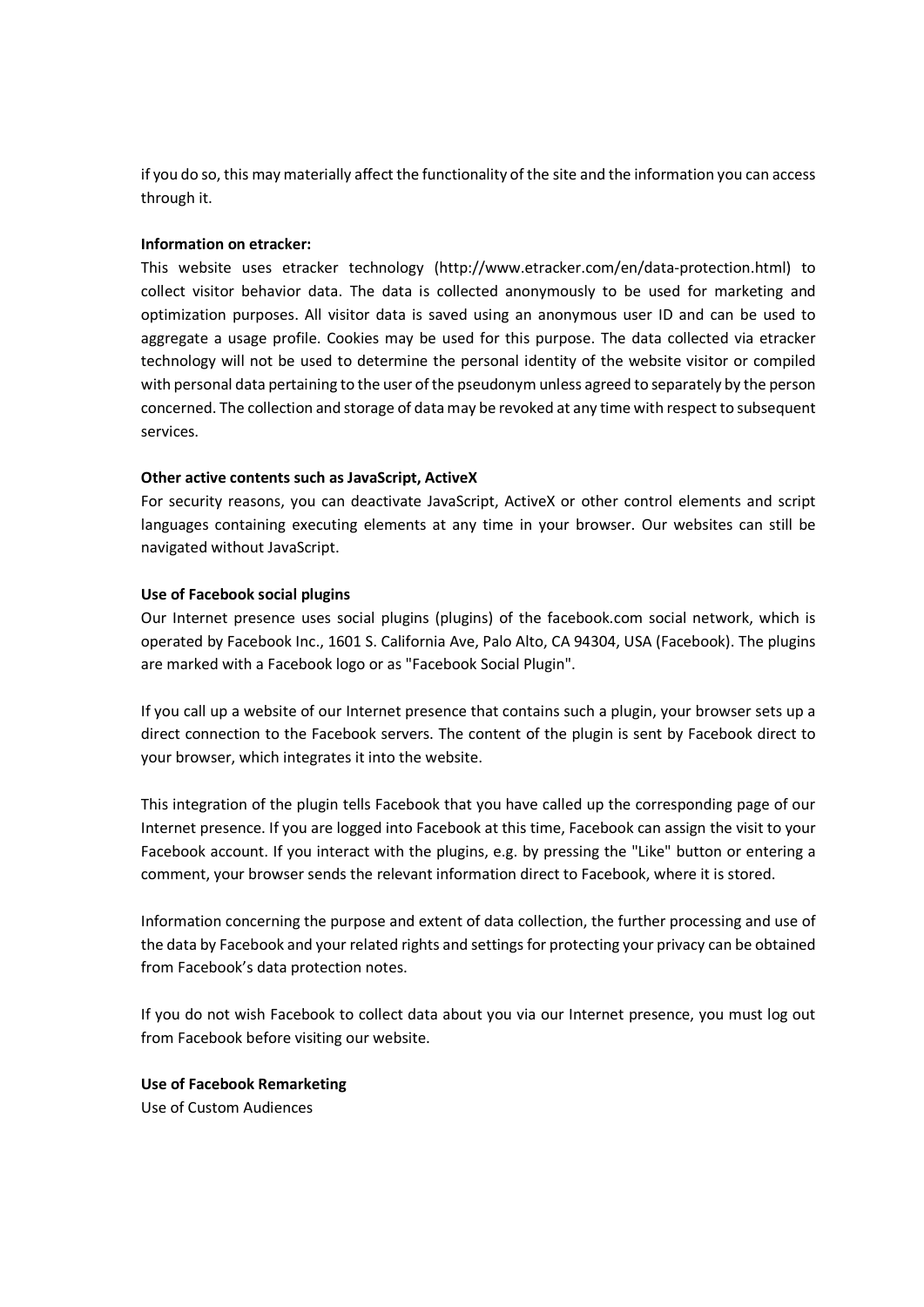Our websites contain remarketing tags for the social network of Facebook, 1601 South California Avenue, Palo Alto, CA 94304, USA. When you visit our websites, a direct connection is set up between your browser and the Facebook server via the remarketing tags. Facebook then receives information that you have visited our site using your IP address. This enables Facebook to assign your visit to our sites to your user account. We can use the information obtained in this way for displaying Facebook ads. Please note that we as provider of the websites receive no information concerning the content of the data transferred or its use by Facebook. Further information can be found in Facebook's Data Use Policy. If you do not want your data to be collected via Custom Audiences, you can deactivate Custom Audiences here.

#### Use of Conversion Tracking

With your consent we insert the "Visitor Action Pixel" of Facebook Inc., 1601 S. California Ave, Palo Alto, CA 94304, USA ("Facebook") in our Internet presence. This helps us to trace the actions of users after they have seen or clicked a Facebook ad, which enables us to record the effectiveness of the Facebook ads for statistical and market research purposes. Data recorded in this way are anonymous for us, which means we cannot see the personal data of individual users. These data are, however, saved and processed by Facebook. We inform you of this to the best of our knowledge. Facebook can link these data with your Facebook account and also use such data for its own advertising purposes in accordance with Facebook's Data Use Policy. These data can enable Facebook and its partners to post ads on and outside Facebook. A cookie can also be saved on your computer for these purposes. If you do not want cookies to be saved on your computer, you can refuse to accept cookies via your browser settings.

#### Google

Our websites use Google Analytics, a web analytics service provided by Google, Inc. ("Google"). Google Analytics uses "cookies", which are text files placed on your computer, to help the website analyze how users use the sites. The information generated by the cookie about your use of the websites (including your IP address) will be transmitted to and stored by Google on servers in the United States. In case of activation of the IP anonymization Google will truncate/anonymize the last octet of the IP address for Member States of the European Union as well as for other parties to the Agreement on the European Economic Area. Only in exceptional cases, the full IP address is sent to and shortened by Google servers in the USA. On behalf of the website provider Google will use this information for the purpose of evaluating your use of the websites, compiling reports on website activity for website operators and providing other services relating to website activity and internet usage to the website provider. Google will not associate your IP address with any other data held by Google. You may refuse the use of cookies by selecting the appropriate settings on your browser. However, please note that if you do this, you may not be able to use the full functionality of these websites. Furthermore you can prevent Google's collection and use of data (cookies and IP address) by downloading and installing the browser plug-in available here.

Please note that on these websites, Google Analytics code is supplemented by "anonymizelp" to ensure an anonymized collection of IP addresses (so called IP-masking).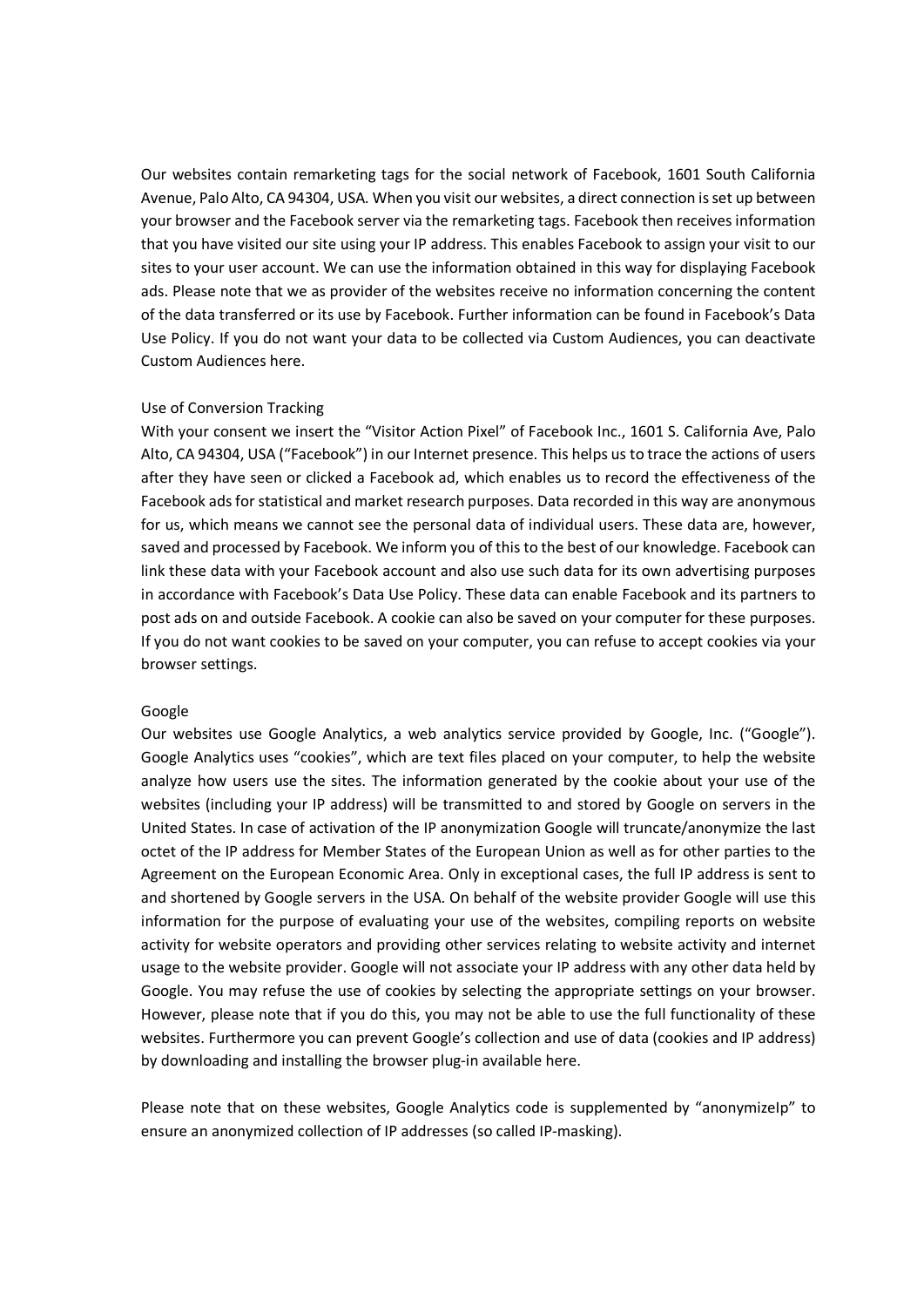We use Google's conversion tracking system, AdWords, an analysis tool made available by Google Inc. (1600 Amphitheatre Parkway, Mountain View, CA 94043, USA; "Google"). Google AdWords places a conversion cookie on your computer provided that you reached our Website by clicking on a Google ad. These cookies have a limited 30-day lifespan and do not serve to identify you as the user in person. Visiting certain pages on our Website while the cookie is still active allows us and Google to see that the ad has been clicked on and to redirect the user to our page. Every AdWords customer is given a different cookie. Consequently, cookies cannot be traced via the Webpages of AdWords customers. The information obtained with the help of the conversion cookie serves the purpose of creating conversion statistics for AdWords customers who opted-in to conversion tracking. AdWords customers learn about the total number of users who clicked on their ad and were redirected to a conversion tracking-tagged page. However, they do not receive any information which allows for a personal identification of the users. If you wish to opt-out from conversion tracking you may reject the cookie that has to be set for this - for example in your respective browser settings that allow you to deactivate the automatic setting of cookies in general. You may equally opt-out from conversion tracking by setting your browser to blocking "googleadservices.com" cookies.

We also use Google AdSense, an online content service of Google Inc. (1600 Amphitheatre Parkway, Mountain View, CA 94043, USA; "Google") for the placement of advertisements (worded advertisements, banners, etc.). In this context your browser may store cookies from Google or other third parties. The information saved with the cookie may be recorded, collected and analysed by Google or even third parties. Moreover, Google AdSense, to gather information, also uses small transparent graphic images (Web Beacons), the use of which allows for simple actions such as visitor traffic to the Website, to be recorded, collected and analysed. The information generated by the cookie and/or the graphic images about your usage of the Webpage are transferred to and saved on a Google server in the USA. This information allows Google to analyse your usage patterns in relation to AdSense ads. Google may also transfer this information to third parties provided that this is mandatory by law or insofar as third parties process this information on behalf of Google. Google will not associate your IP address with other data which Google stores. You may prevent cookies from being saved on your hard-drive and the above graphic images from being displayed. The following applies here as much as for the other cookies described: Deactivate the acceptance of cookies in your browser settings.

We use remarketing technology by Google Inc. (1600 Amphitheatre Parkway, Mountain View, CA 94043, USA; "Google"). This technology re-addresses users who previously visited our Internet pages and online services and who showed interest in our offer with the help of tailored advertisement on pages of Google's partnering networks. Advertisements will be displayed by using cookies (small text files stored on the user's computer). The text files help to analyze the user behavior during the visit to the Webpage in order to use the information gained for tailored product recommendations and interest-based advertisements.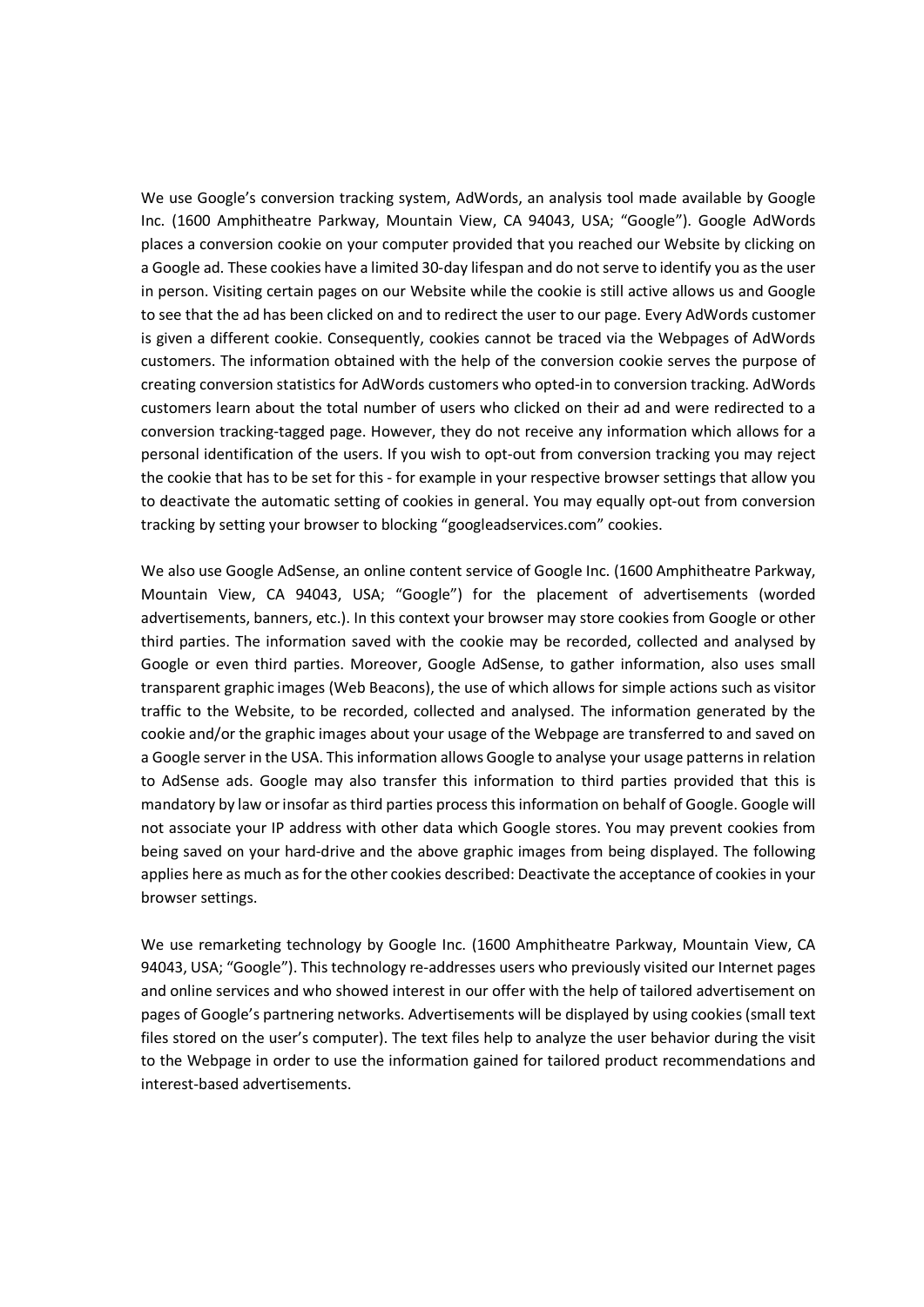If you do not wish to receive interest-based advertisements you may opt-out from Google's use of cookies for these purposes using this website. Alternatively, users may opt-out from the use of third party cookies by prompting the Opt-out Page of the Network Advertising Initiative.

By using our Website you consent to Google processing the information obtained about you in the manner as described herein and for the purposes named above. We wish to point out that Google has a proprietary data and privacy protection policy which is independent of ours. We do not assume any responsibility or liability for these regulations and procedures. Please obtain information about Google's Data Privacy Policy prior to using our Webpage

## Bing, Seznam, Yandex

As an advertising client we use conversion tracking tools by Bing (Microsoft Corporation, One Microsoft Way, Redmond, WA 98052-6399, USA), Seznam (Seznam.cz, a.s., Radlická 3294/10, 150 00, Prague 5, Czech Republic) and Yandex(Yandex LLC, 16, Leo Tolstoy St., Moscow 119021, Russia) search engines. These search engines place a conversion cookie on your computer provided that you reached our Website by clicking on an ad. The description detailed under "Google Conversion Tracking" applies accordingly.

If you wish to opt-out from conversion tracking by these search engines you may reject the cookie that has to be set for this - for example in your respective browser settings that allow you to deactivate the automatic setting of cookies in general.

By using our Website you consent to these search engines processing the information obtained about you in the manner as described herein and for the purposes named above. We wish to point out that these search engines have their own data and privacy protection policies which are independent of ours. We do not assume any responsibility or liability for these regulations and procedures. Please obtain information about the respective search engine's Data Privacy Policy prior to using our Webpage: Data Privacy Policy Bing, Data Privacy Policy Seznam and Data Privacy Policy Yandex.

#### YouTube

Various web pages at Spielwarenmesse.co.in contain embedded videos on YouTube. www.spielwarenmesse.de only enables connection to YouTube. YouTube is a service offered by Google Inc. Please refer to the privacy policy information at YouTube for details about the purpose and scope of data collection and use by Google as well as your rights and privacy setting options as a YouTube customer. (http://www.google.co.uk/intl/en/policies/privacy/).

## Twitter

Our Internet presence uses social plug-ins ("plug-ins") of the social network twitter.com, operated by Twitter Inc., 795 Folsom St., Suite 600 San Francisco, CA 94107, USA ("Twitter"). The plug-ins are labelled with a Twitter logo.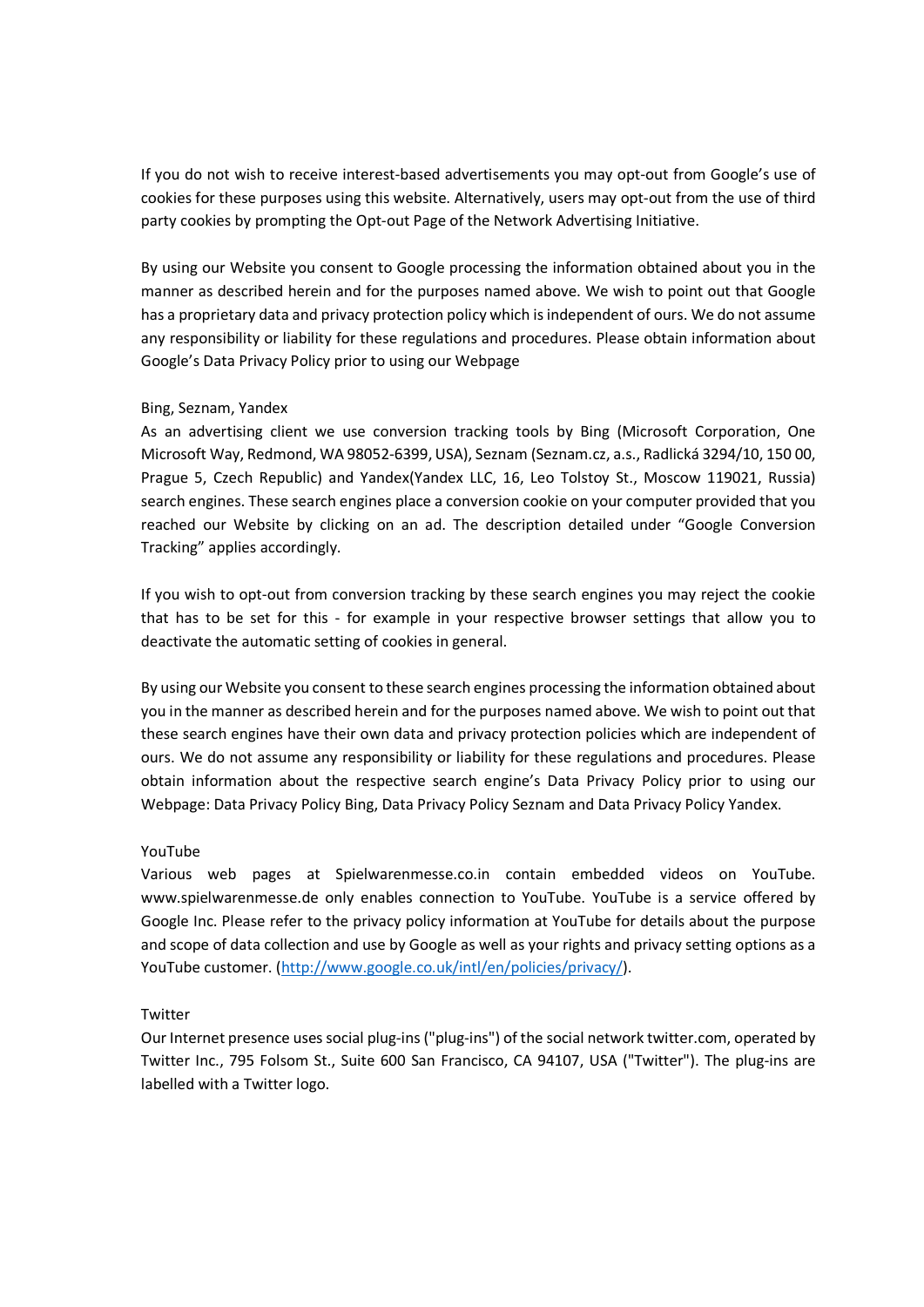If you access a Spielwarenmesse website that includes such plug-ins, your browser connects directly to the Twitter servers. The content of the plug-in is transmitted to your browser by Twitter, which also embeds information in the website.

Through embedding the plug-in, Twitter receives the information that you have accessed the corresponding page of our website. If you are logged into Twitter, Twitter can assign your visit to your Twitter account. If you interact with the plug-ins, e.g. forward a tweet, your browser transmits the corresponding information directly to Twitter, where it is stored. Please refer to the data protection information issued by Twitter to learn about the purpose and scope of the data collection and the further processing and use of the data by Twitter. You will also find information about your rights and your settings options to protect your privacy. If you do not wish Twitter to collect data about your visit to our website, please log out of your Twitter account before accessing our site.

### LinkedIn

Plugins of the LinkedIn social network, operated by LinkedIn Corporation, 2029 Stierlin Court, Mountain View, CA 94043, USA (hereinafter called "LinkedIn"), are integrated into our website. The LinkedIn plugins are identified by the LinkedIn logo or the "Recommend" button on our website. When you call up our website, a direct connection is set up between your browser and the LinkedIn server via the plugin. Consequently, LinkedIn receives the information that you have accessed our website, using your IP address. If you click on the LinkedIn "Recommend" button while you are logged in to your LinkedIn account, you can link the content of our website to your LinkedIn profile. Then LinkedIn can assign your visit to our website to your user account.

Please note that we, as the provider of the website, have no knowledge of the content of the transferred data or their use by LinkedIn. The details of data collection (purpose, extent, further processing, use) and your rights and setting options can be obtained from LinkedIn's data protection notes.

On our website, we use the analysis and conversion tracking technology of the LinkedIn platform, a service offered by LinkedIn Ireland, Wilton Plaza, Wilton Place, Dublin 2 (Ireland). With the help of this LinkedIn technology, you can be shown more relevant advertising, based on your interests. LinkedIn also provides us with aggregated and anonymous reports on advertising activities and information on how you interact with our website.

To do this, LinkedIn uses cookies, which serve for clear identification of a web browser on a certain computer, have a life span of 30 days and do not contain any personal data. Thus they do not permit the personal identification of our website users. There is analysis via the cookie of how you interact with our website (e.g. via which website you accessed ours, the time you spent on the website, which offers you were interested in) and whether you are a member of the LinkedIn platform. The data gathered with the help of the cookie serve to prepare the above anonymous statistics and reports and to supply ads based on your interests.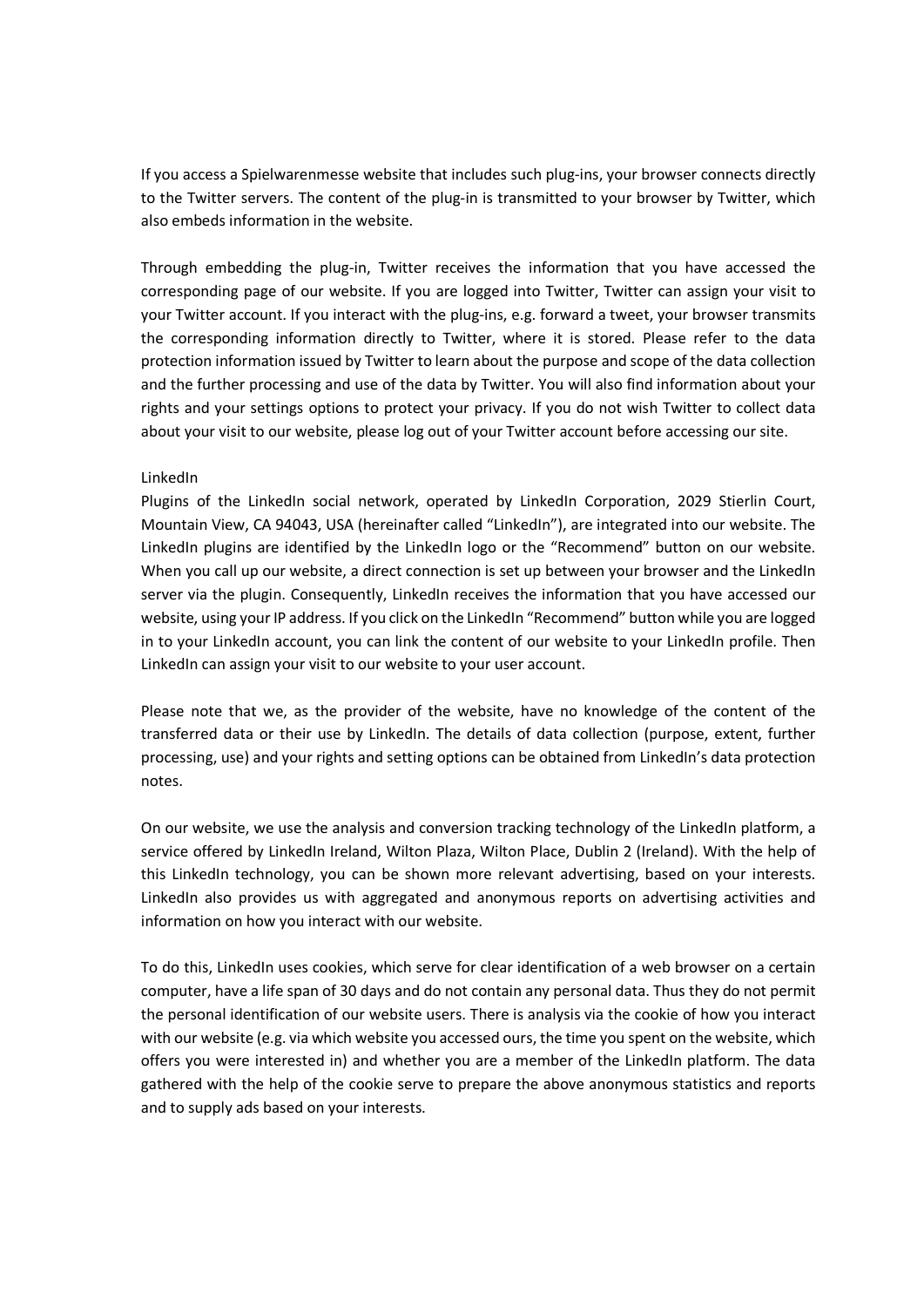Further information on LinkedIn's privacy policy can be found here. Irrespective of whether you are a registered member of LinkedIn or not, you can opt out from the analysis of your user behaviour by LinkedIn and from the receipt of interest-based recommendations; to do this click on "Opt out on LinkedIn" (for LinkedIn members) or "Opt out" (for other users) at the following link: https://www.linkedin.com/psettings/guest-controls/retargeting-opt-out.

Please note that opting-out from such advertising does not remove ads from the website you access. It only means that the ads which you are shown are not necessarily oriented to your personal interests.

## Disqus Comment System

Disqus is an online service that offers a central discussion platform for websites. The technology for Disqus is provided by Big Head Labs, Inc. in San Francisco in the USA.

Spielwarenmesse India uses the Disqus comment system. All the data sent through the Disqus comment system are processed and saved by Disqus on its servers. They may also be saved on servers outside Europe. Disqus' Terms of Use apply to the saving, processing and collection of data by Disqus. Disqus' Terms of Use can be read online in English here. Comments can be written as a guest (without registration) or with a Facebook, Twitter, Google or Disqus user account. If Disqus is used via a social login in Facebook, Twitter or Google, these services may also collect and save data.

Moderation of comments is solely the responsibility of Spielwarenmesse. Information on how Spielwarenmesse moderates can be found under Netiquette.

If users have supplied us with personal data, they can simply delete the latter at any time. Similarly, users can object to the production of pseudonym user profiles using their data at any time. If they wish to do so, they should please deactivate the cookies in their internet browser.

#### Your right to information

You are entitled by law to request written information at any time about what personal data Spielwarenmesse has stored for you. You can request this information by sending us a message at the address stated in the Legal Notices.

Any corrections, bans or deletions desired by you after the provision of such information will be carried out by Spielwarenmesse India without delay.

#### Proviso

Spielwarenmesse India reserves the right to change these data protection guidelines in line with the data protection regulations at any time. Any changes to this document in the future will be notified and made available to you on the website. Your continued use of the website shall be deemed your acceptance of the updated document.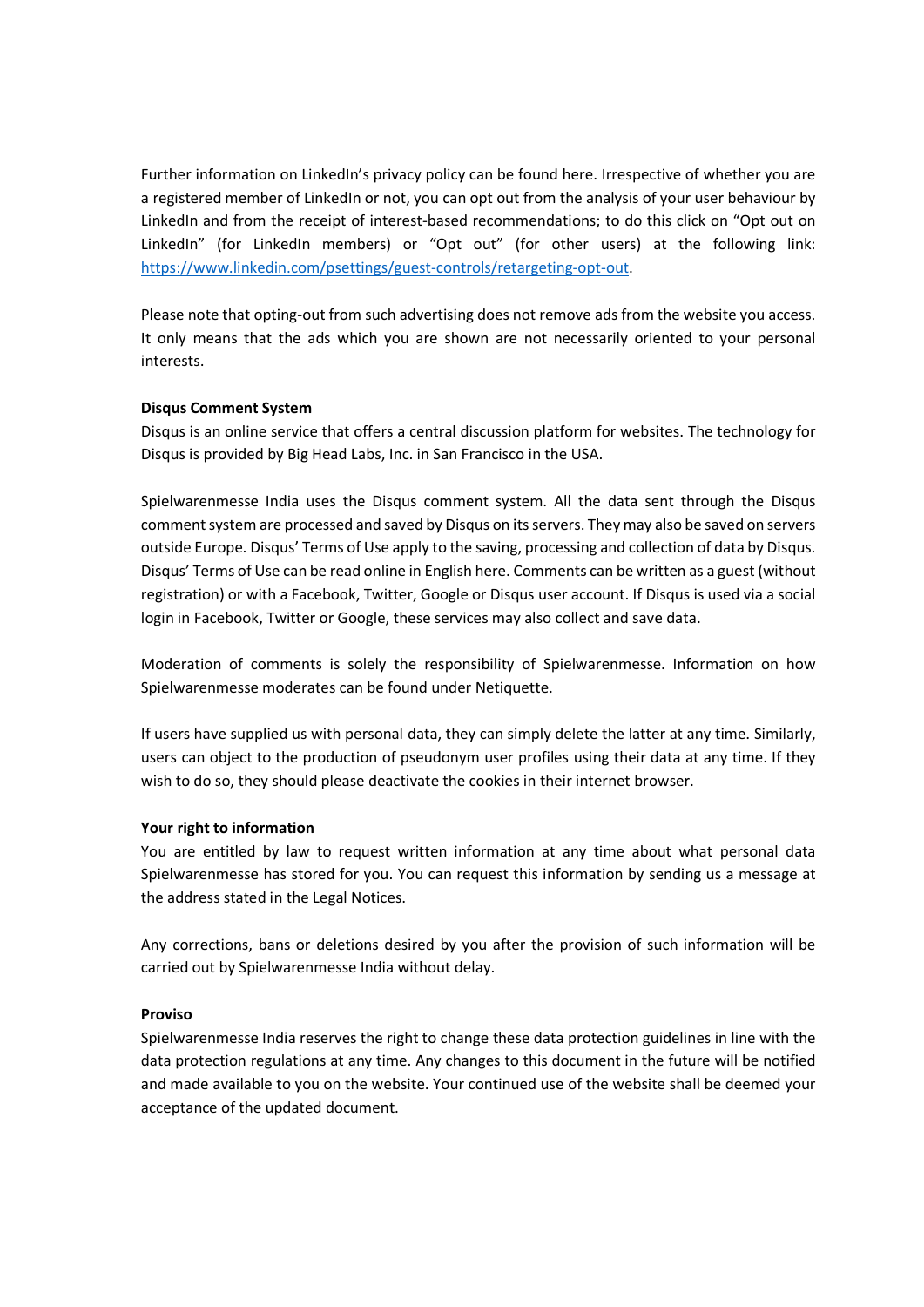#### Any questions?

If you have any questions or suggestions concerning data protection at Spielwarenmesse, please contact our Data Protection Officer by e-mail at:

Heena Jabeen Spielwarenmesse India Crescent Building Level 2, Lado Sarai Mehrauli IN-110 030 New Delhi Phone: +91 (11) 6696 1160 info(at)spielwarenmesse.in

#### Your right of withdrawal

You have the right to withdraw your consent to the future use of your personal data at any time. Your right of withdrawal is incorporated in all our procedures and will be implemented without delay. You may inform Spielwarenmesse about your wish to withdraw consent by contacting us at the contact details provided in this document.

#### II) Visitors from the European Union

In addition to the terms set forth above, this section of the document shall apply if your personal data is subject to protection under GDPR.

#### International Transfers of Personal Data

Spielwarenmesse may transfer your personal data to countries outside of the European Union, including to countries which may not provide the same level of data protection as your home country. Spielwarenmesse shall, however take appropriate steps to ensure that recipients of your personal data are bound by duties of confidentiality. Spielwarenmesse will implement appropriate measures to ensure the protection of your personal data in accordance with this document.

#### Your Rights

You have the following data protection rights, which you can exercise at any time by contacting us using the contact details provided in this document:

- The right to access, correct, update or request deletion of your personal data.
- The right to object to processing of your personal information in connection with our business, and separately the right to object to direct marketing.
- The right to ask Spielwarenmesse to restrict processing of your personal information or request portability of your personal information.
- The right to opt-out of marketing communications we send you at any time. You can exercise this right by clicking on the "unsubscribe" or "opt-out" link in the marketing e-mails we send you. To opt-out of other forms of marketing (such as postal marketing or telemarketing), then please contact us using the contact details provided in this document.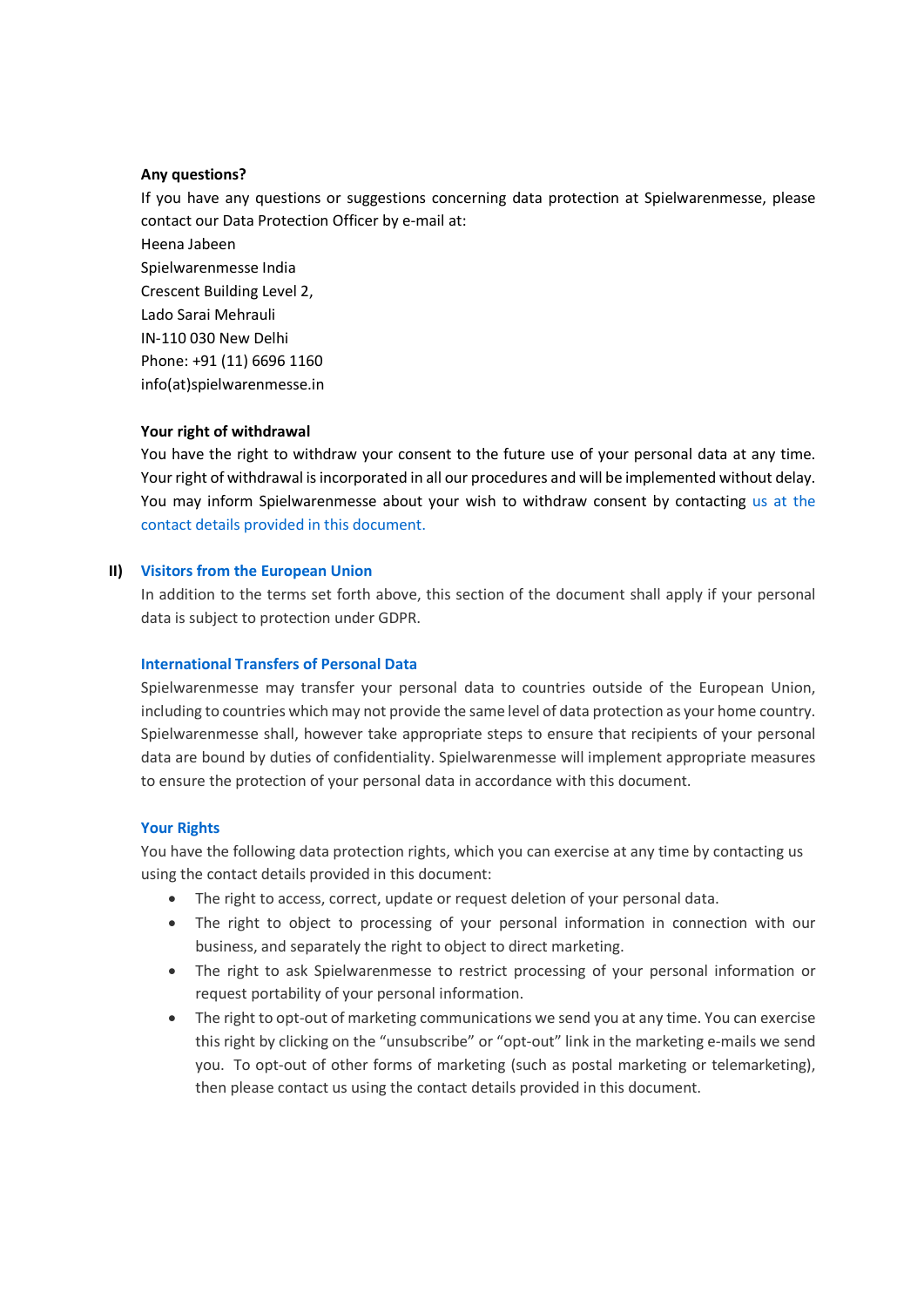If you are aware of changes or inaccuracies in your information, you should inform us of such changes so that our records may be updated or corrected.

### III) The public register of procedures

Where applicable, in accordance with Art. 4g of the German Data Protection Act, the Data Protection Officer shall make the following information as defined by Art. 4e of the act publicly available in a suitable way:

- 1. Name of responsible body: Spielwarenmesse eG, Nürnberg
- 2. Executive Board: Ernst Kick, Dr. Hans-Juergen Richter Appointed Data Processing Manager: Jens Pflüger

## 3. Address of responsible body:

Herderstraße 7, 90427 Nürnberg, Germany

### 4. Purpose of collection, processing or use of data:

The purpose of the cooperative is to promote the acquisition and business of members through joint business operations. To fulfil this purpose, the cooperative hires exhibition facilities for use for its events.

The business of the cooperative is the organization and marketing of toy fairs. The cooperative may adopt all measures suitable for promoting its business and may also extend its activities to related segments.

The cooperative is entitled to set up subsidiaries and to purchase other similar companies or acquire stakes in such companies.

The cooperative is allowed to extend its business operations to non-members.

Spielwarenmesse eG organizes fairs and congresses in Germany and abroad together with all associated activities and services for members of the cooperative and non-members.

The collection, processing and use of data are for exercising the declared purposes of the cooperative, in particular:

- for handling the various business processes,
- for information and advertising for events,
- for the purpose of market and opinion research,
- for services accompanying events.